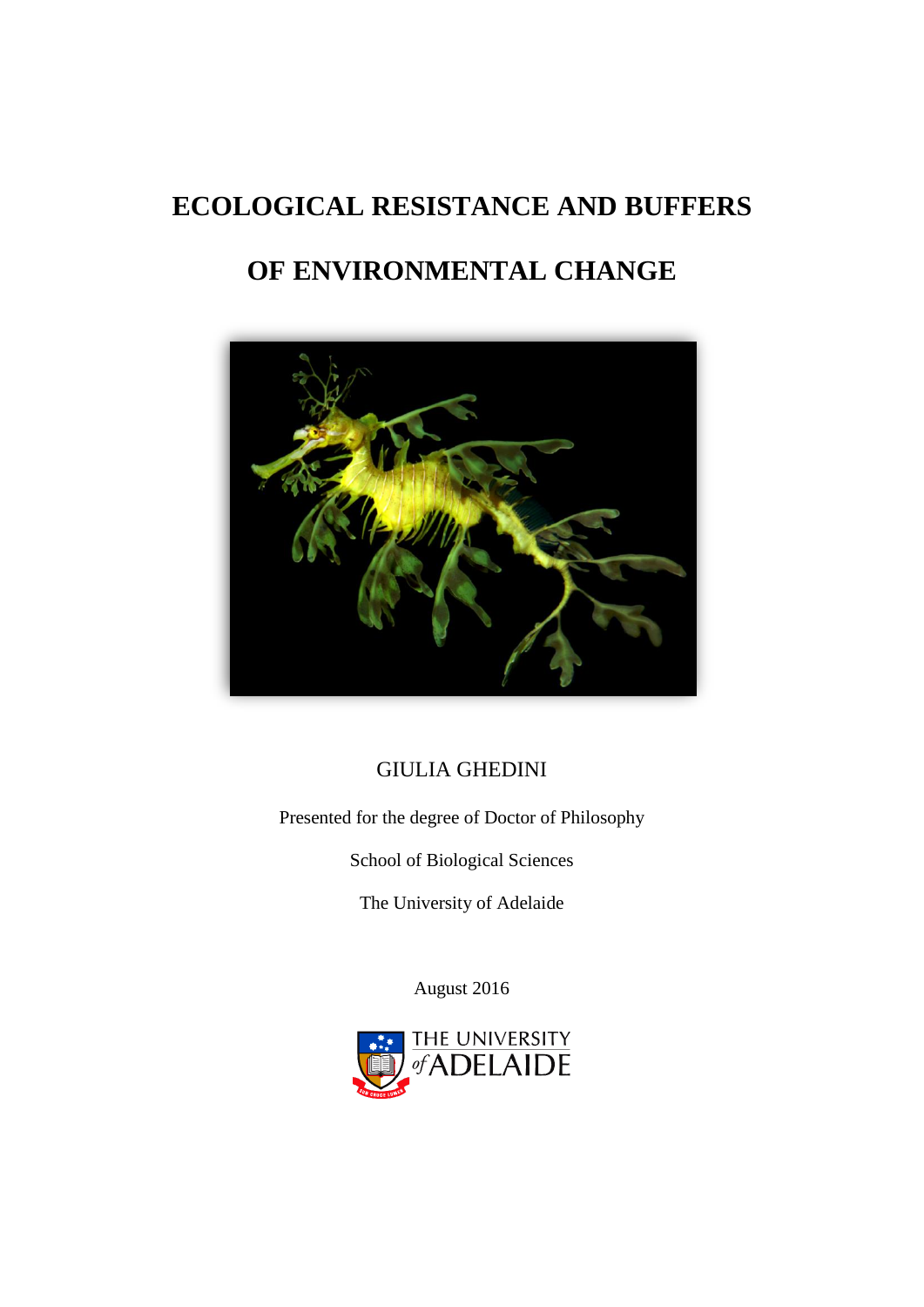Cover Image: Leafy seadragons live within southern kelp forests of Australia. Photo credit: Jeffery Jeffords (Copyright purchased by The University of Adelaide, signed by Sean Connell.)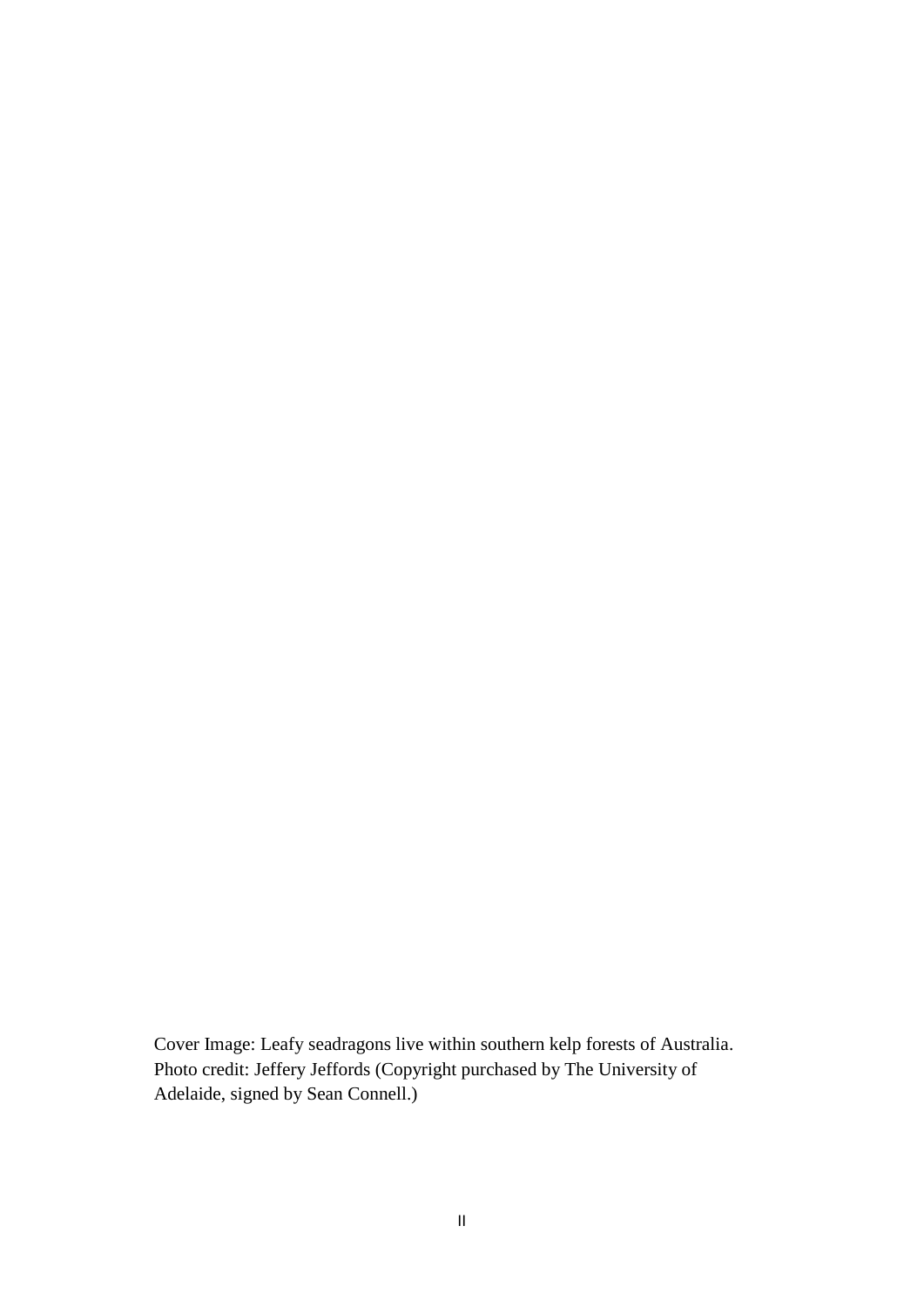## **DECLARATION**

<span id="page-2-0"></span>I certify that this work contains no material which has been accepted for the award of any other degree or diploma in my name, in any university or other tertiary institution and, to the best of my knowledge and belief, contains no material previously published or written by another person, except where due reference has been made in the text. In addition, I certify that no part of this work will, in the future, be used in a submission in my name, for any other degree or diploma in any university or other tertiary institution without the prior approval of the University of Adelaide and where applicable, any partner institution responsible for the joint-award of this degree.

I give consent to this copy of my thesis when deposited in the University Library, being made available for loan and photocopying, subject to the provisions of the Copyright Act 1968.

The author acknowledges that copyright of published works contained within this thesis resides with the copyright holder(s) of those works.

I also give permission for the digital version of my thesis to be made available on the web, via the University's digital research repository, the Library Search and also through web search engines, unless permission has been granted by the University to restrict access for a period of time.

Giulia Ghedini

August, 2016

III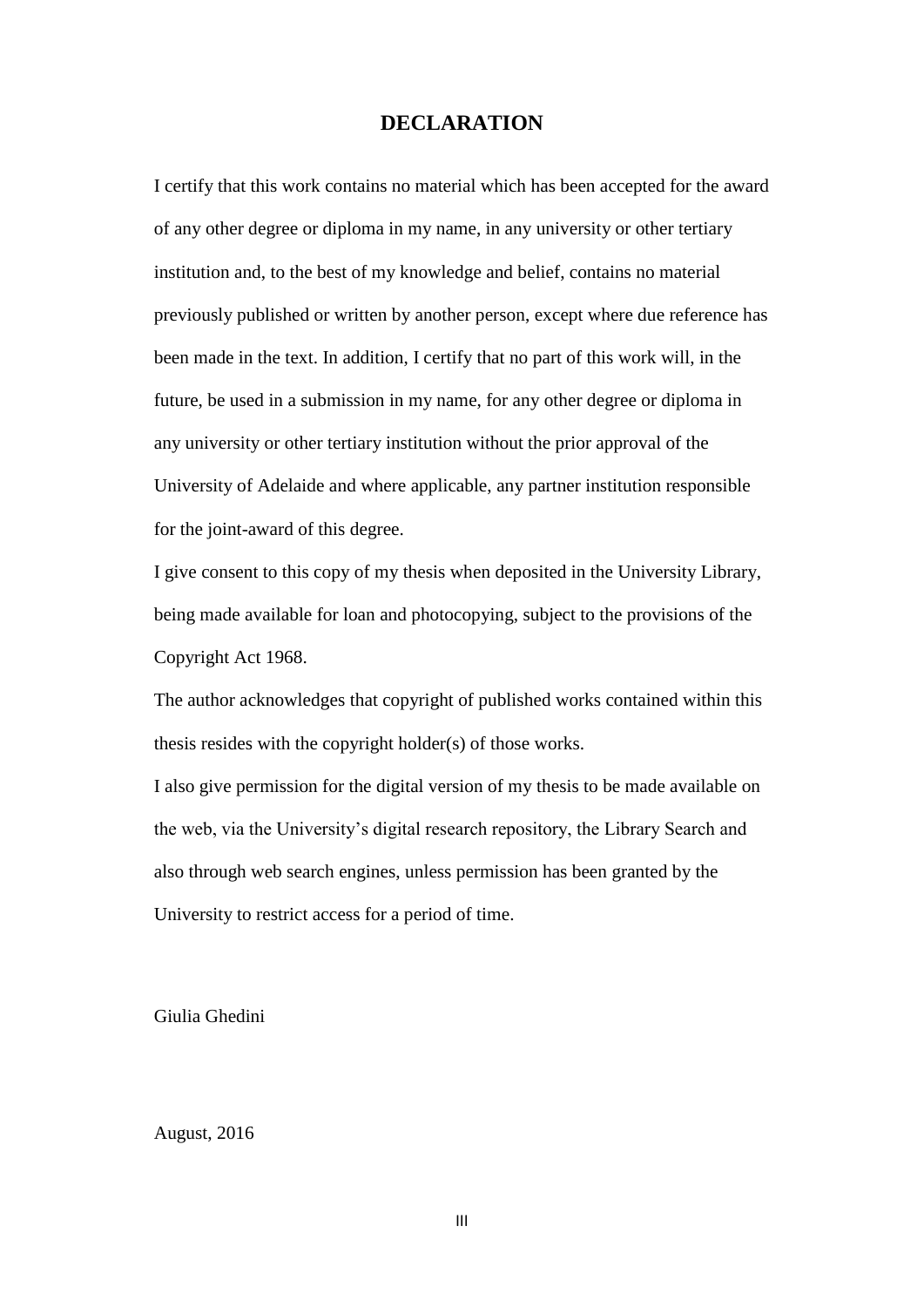## **CONTENTS**

<span id="page-3-0"></span>

| ECOLOGICAL RESISTANCE AND BUFFERS OF ENVIRONMENTAL                                                                     |  |
|------------------------------------------------------------------------------------------------------------------------|--|
|                                                                                                                        |  |
|                                                                                                                        |  |
|                                                                                                                        |  |
|                                                                                                                        |  |
|                                                                                                                        |  |
|                                                                                                                        |  |
|                                                                                                                        |  |
|                                                                                                                        |  |
|                                                                                                                        |  |
|                                                                                                                        |  |
|                                                                                                                        |  |
|                                                                                                                        |  |
|                                                                                                                        |  |
|                                                                                                                        |  |
|                                                                                                                        |  |
|                                                                                                                        |  |
| <b>CHAPTER 2 - TROPHIC COMPENSATION REINFORCES RESISTANCE:</b><br>HERBIVORY ABSORBS THE INCREASING EFFECTS OF MULTIPLE |  |
|                                                                                                                        |  |
|                                                                                                                        |  |
|                                                                                                                        |  |
| <b>CHAPTER 3 - ORGANISMAL HOMEOSTASIS BUFFERS THE EFFECTS OF</b>                                                       |  |
|                                                                                                                        |  |
|                                                                                                                        |  |
|                                                                                                                        |  |
|                                                                                                                        |  |
|                                                                                                                        |  |
|                                                                                                                        |  |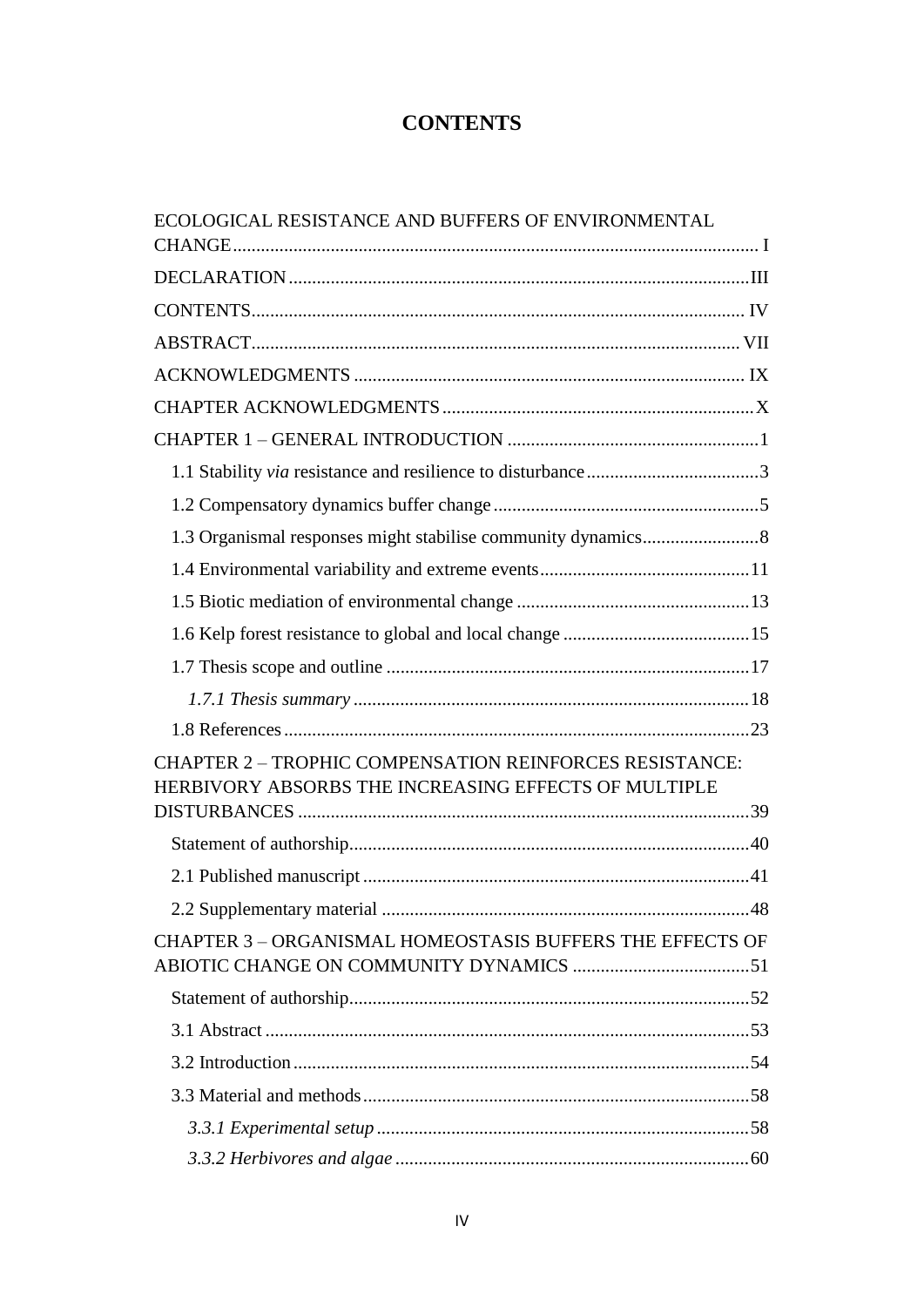| CHAPTER 4 - RAPID LOSS OF RESISTANCE AS A FUNCTION OF        |  |
|--------------------------------------------------------------|--|
|                                                              |  |
|                                                              |  |
|                                                              |  |
|                                                              |  |
|                                                              |  |
|                                                              |  |
|                                                              |  |
|                                                              |  |
|                                                              |  |
|                                                              |  |
|                                                              |  |
|                                                              |  |
|                                                              |  |
| <b>CHAPTER 5 - BEYOND SPATIAL AND TEMPORAL AVERAGES:</b>     |  |
| ECOLOGICAL RESPONSES TO EXTREME EVENTS MAY BE                |  |
|                                                              |  |
|                                                              |  |
|                                                              |  |
|                                                              |  |
| <b>CHAPTER 6 - WARMING INCREASES VARIANCE OF CONSUMPTION</b> |  |
|                                                              |  |
|                                                              |  |
|                                                              |  |
|                                                              |  |
|                                                              |  |
| 6.3.2 Experimental treatments of temperature and density 146 |  |
|                                                              |  |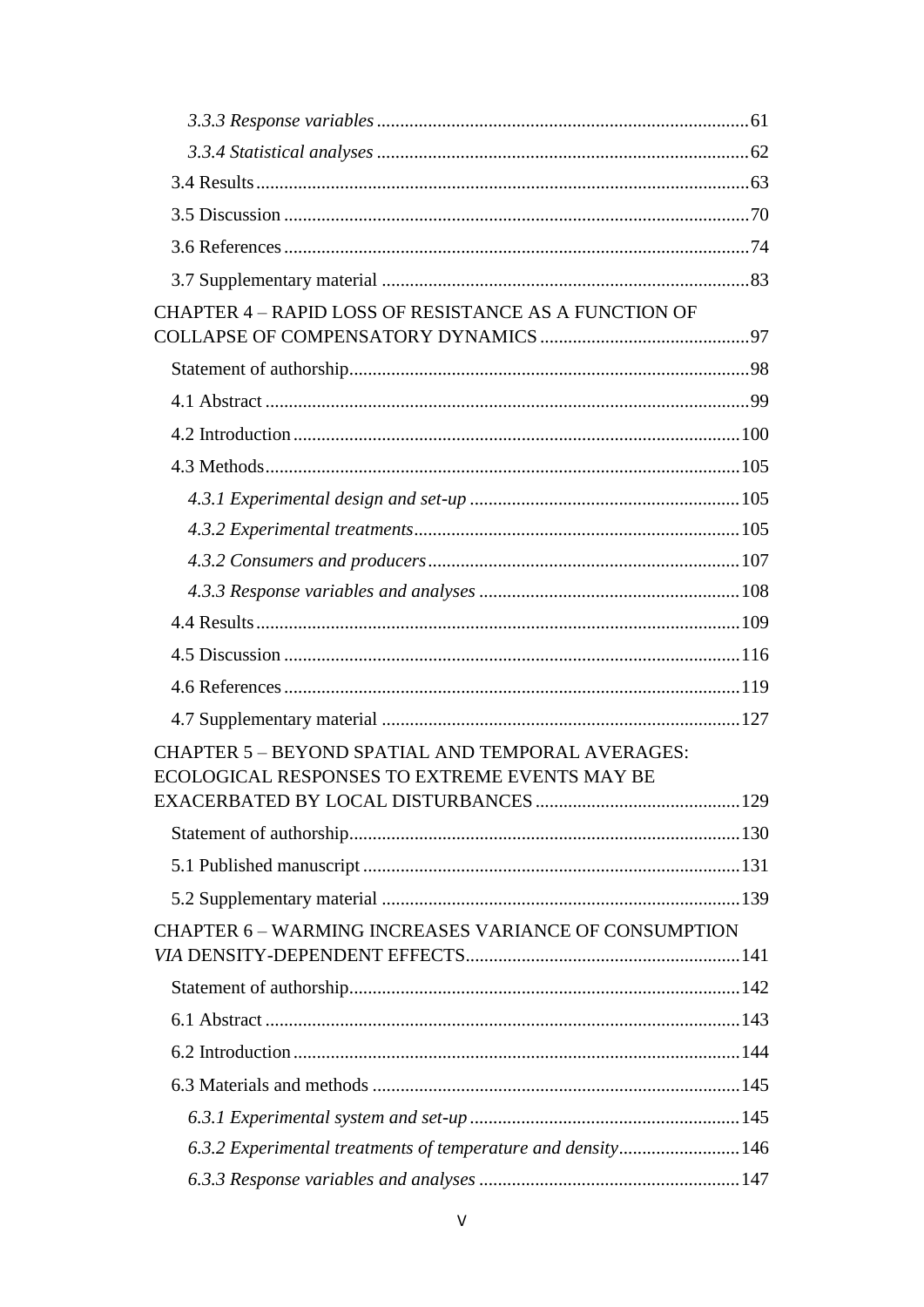| 7.2 The influence of fine-scale responses on broad-scale patterns  167                                       |  |
|--------------------------------------------------------------------------------------------------------------|--|
|                                                                                                              |  |
|                                                                                                              |  |
| 7.5 Complementarity between compensatory dynamics might contribute to                                        |  |
|                                                                                                              |  |
|                                                                                                              |  |
| APPENDIX A - RESISTING REGIME-SHIFTS: THE STABILSING EFFECT                                                  |  |
|                                                                                                              |  |
|                                                                                                              |  |
| APPENDIX B - MANAGING LOCAL COASTAL STRESSORS TO REDUCE<br>THE ECOLOGICAL EFFECTS OF OCEAN ACIDIFICATION AND |  |
|                                                                                                              |  |
|                                                                                                              |  |
|                                                                                                              |  |
|                                                                                                              |  |
|                                                                                                              |  |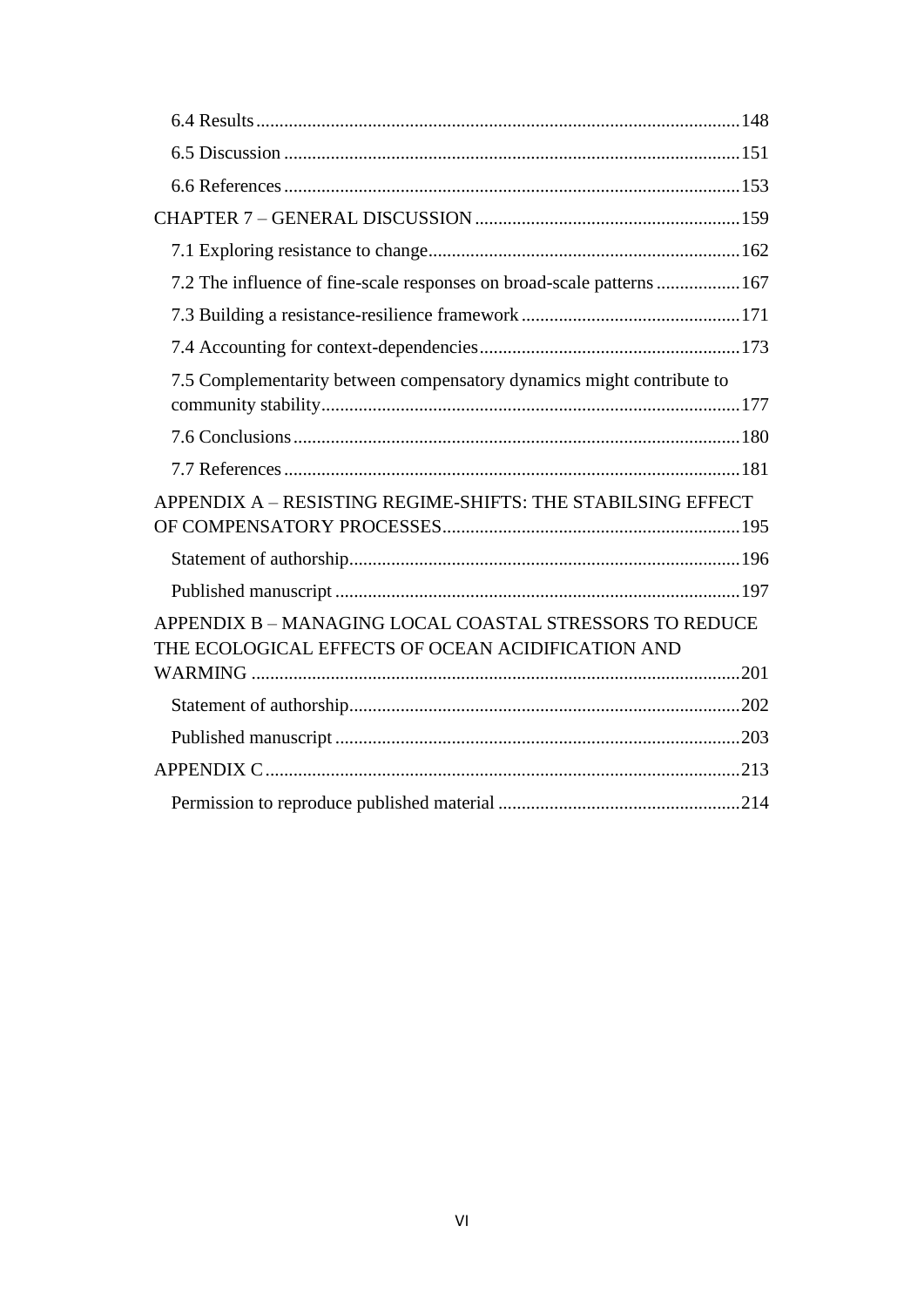### **ABSTRACT**

<span id="page-6-0"></span>The development of frameworks that account for community stability and its loss to environmental disturbance (e.g. regime shifts) is central to ecology, particularly for reducing uncertainty of ecological change in increasingly variable environments. Notably, community responses to disturbance often appear abrupt and surprising, raising concerns for our ability to anticipate and manage such regime shifts. In this thesis, I explore the conceptual model that compensatory dynamics may negate the effects of disturbance prior to community restructure (i.e. changes in species composition) and that their recognition may advance our ability to anticipate loss of stability. I examine the idea that the failure to recognise the weakening of mechanisms of resistance to intensifying disturbance underpins the surprise of regime shifts. My assessment centred on a plantherbivore interaction (herbivorous gastropods-turf algae) that counters the loss of kelp forests to competitors (turf expansion) as driven by abiotic disturbances that coalescence across multiple scales of space (global to local) and time (gradual to abrupt).

My tests of the hypothesis that herbivores negate the positive effects of abiotic change on turf production suggested that ecological systems might compensate for disturbance *via* mechanisms that prevent structural changes. Whilst global (carbon enrichment) and local abiotic change (nutrient enrichment) may drive shifts in ecological systems by altering dominance relationships between competing species (e.g. shifts from kelp- to turf-dominated reefs), adjustments in strength of herbivory appeared to negate such change. My tests suggested that resistance to change may result from the aggregate effects of individual responses (*per capita*

VII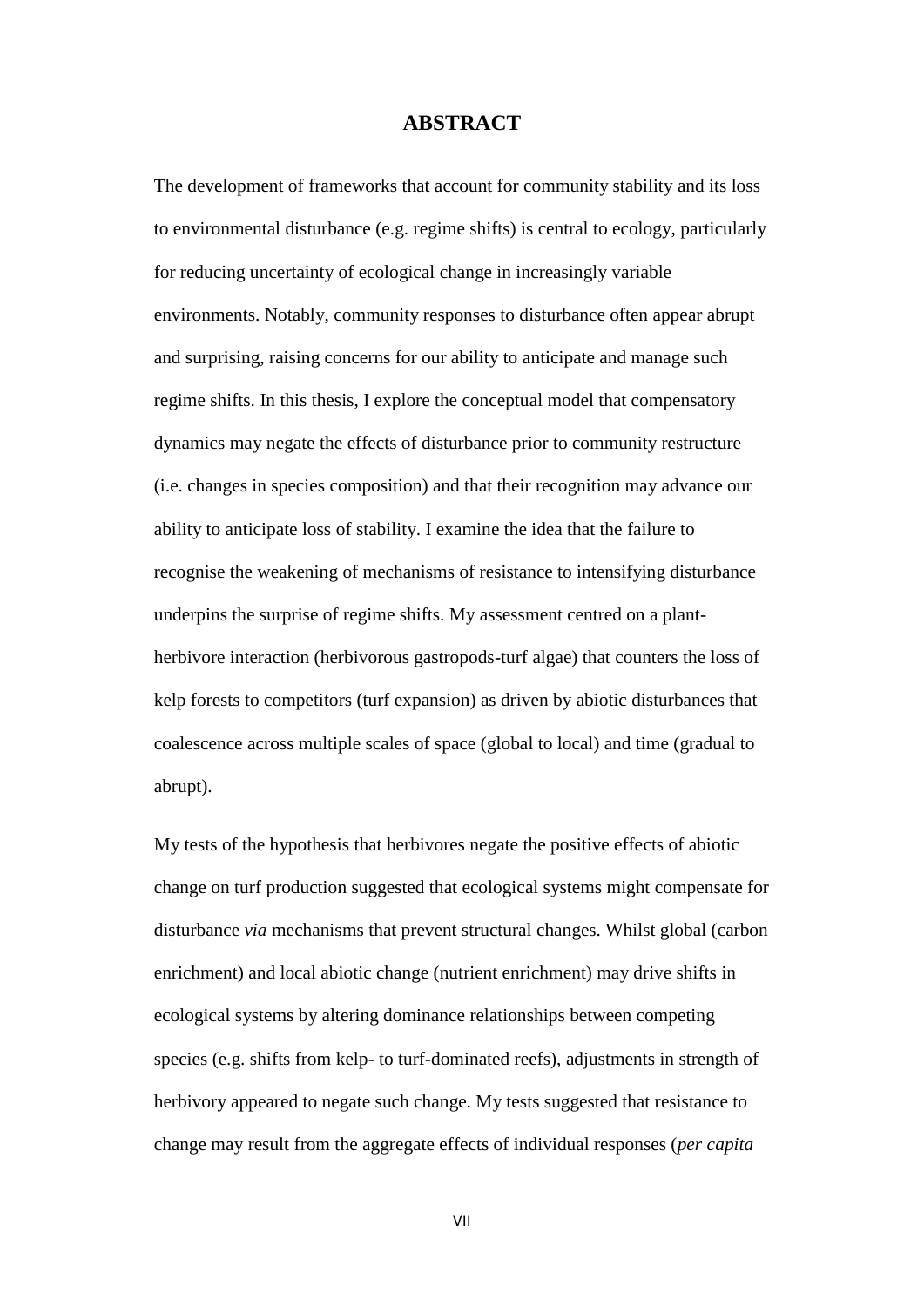consumption) where these generate dynamics that prevent change in community processes (productivity). Such dynamics may be underpinned by the necessity of individuals to maintain homeostasis in varying environments. Critically, combinations of gradual (warming) and abrupt abiotic change (heat waves) appeared to disrupt these buffering mechanisms and resulted in rapid loss of resistance. Further tests indicated that, if we are to anticipate the extent of ecological change, we may not only have to consider spatial and temporal variability in abiotic conditions, but also biotic processes that might increase the range of variation in ecological responses.

Overall, these results suggest that, if we understand compensatory dynamics as mechanisms of resistance to the effects of disturbance (i.e. that prevent community restructure), we may not only improve predictions of community change, but also be able to prevent undesirable change in the first place. Critically, our ability to manage for ecological change cannot only rely on building resilience, but needs to move towards a more explicit consideration of resistance mechanisms; such shift in thinking is necessary to fully understand how ecological communities respond to disturbance. Assessments of how fine-scale responses (individual and species responses) stabilise broad-scale patterns (community processes and ecosystem functioning) may offer critical insights not only to advance theories of community stability, but also to improve our capacity to anticipate and manage regime shifts.

VIII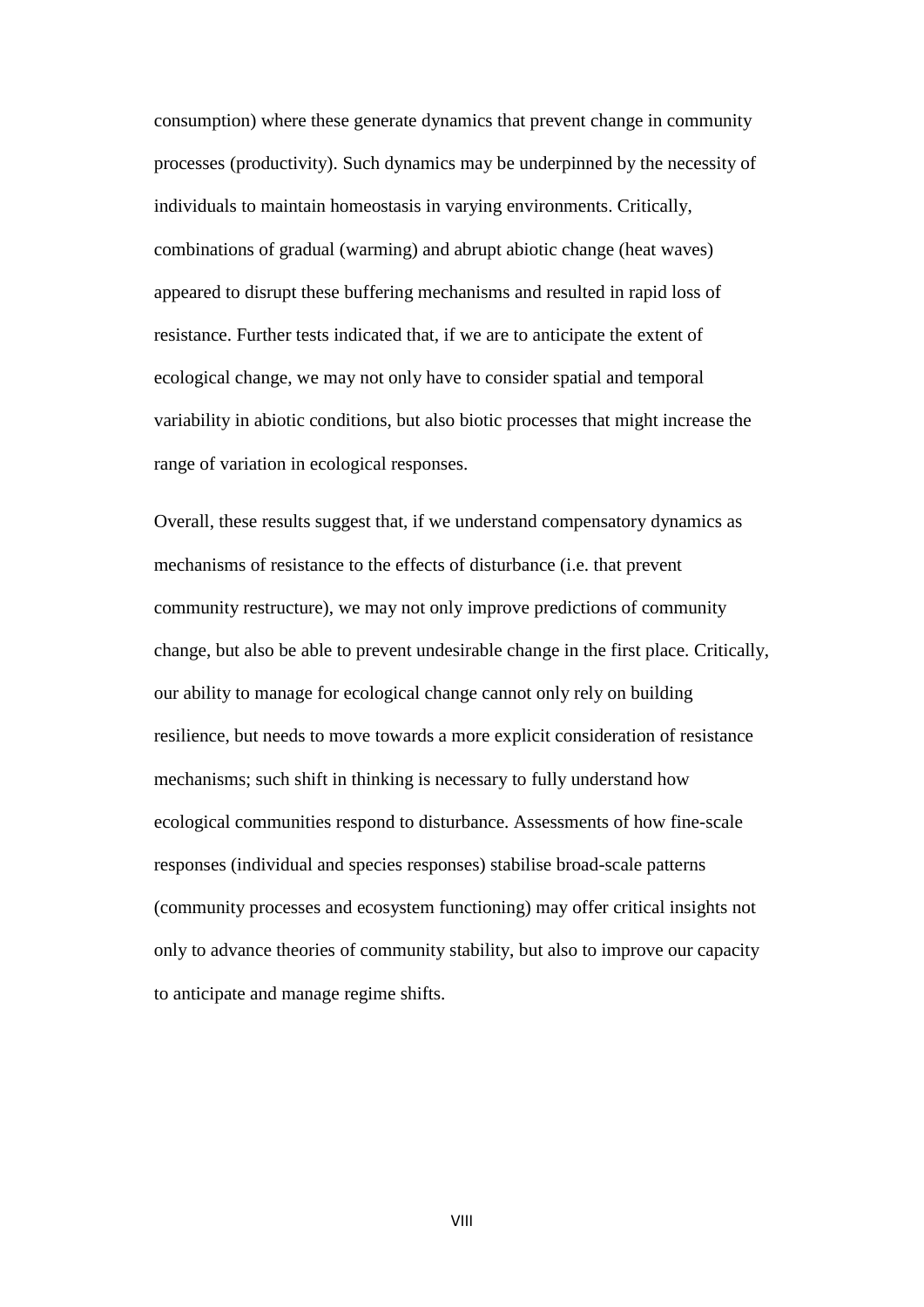## **ACKNOWLEDGMENTS**

<span id="page-8-0"></span>Firstly, I would like to express my gratitude to my supervisors Sean Connell and Bayden Russell for their continuous support and guidance. Sean, I am really grateful for the long hours spent discussing about ecological theory, elaborating ideas and helping me writing these ideas on paper. Bayden, thank you for your insights and continuous encouragement, for being always available despite the distance. Thank you both for helping me building the foundations of my scientific career and for believing in me more than I did.

An immense thank you goes to my parents, Franca and Maurizio. You have always been wonderfully supporting and provided me with strength and enthusiasm to go after my dreams. I would certainly not be here without you and this thesis is also yours.

Thanks to Jennie Pistevos and Tullio Rossi, my great office mates and incredible friends. Thank you for the countless coffees, the cries, the laughs and for sharing with me this wonderful adventure. You made every day of these three years enjoyable even during the tough times. Mehdi, thank you for your love. Thank you for always asking about my work and for providing your unique support. You made my life easier.

A big thank you to all the members of the Southern Seas Ecology Laboratories and School of Biological Sciences for creating a wonderful and friendly work environment. In particular, thanks to Katherine Heldt, Silvan Goldenberg, Nicole Mertens, Laura Falkenberg, Chloe McSkimming, Claudia Junge, Camilo Ferreira and Marc Jones for their endless smiles, energy and advice.

Finally, I would like to thank all my friends outside the lab and, in particular, Chiara Ravaglioli, Simona Drago, Ana Bugnot, Fabio Arsego and Nicole Dib. You are a bit spread all over the world, but you have always helped me during the hard times, putting my work into perspective and, more importantly, enjoying life.